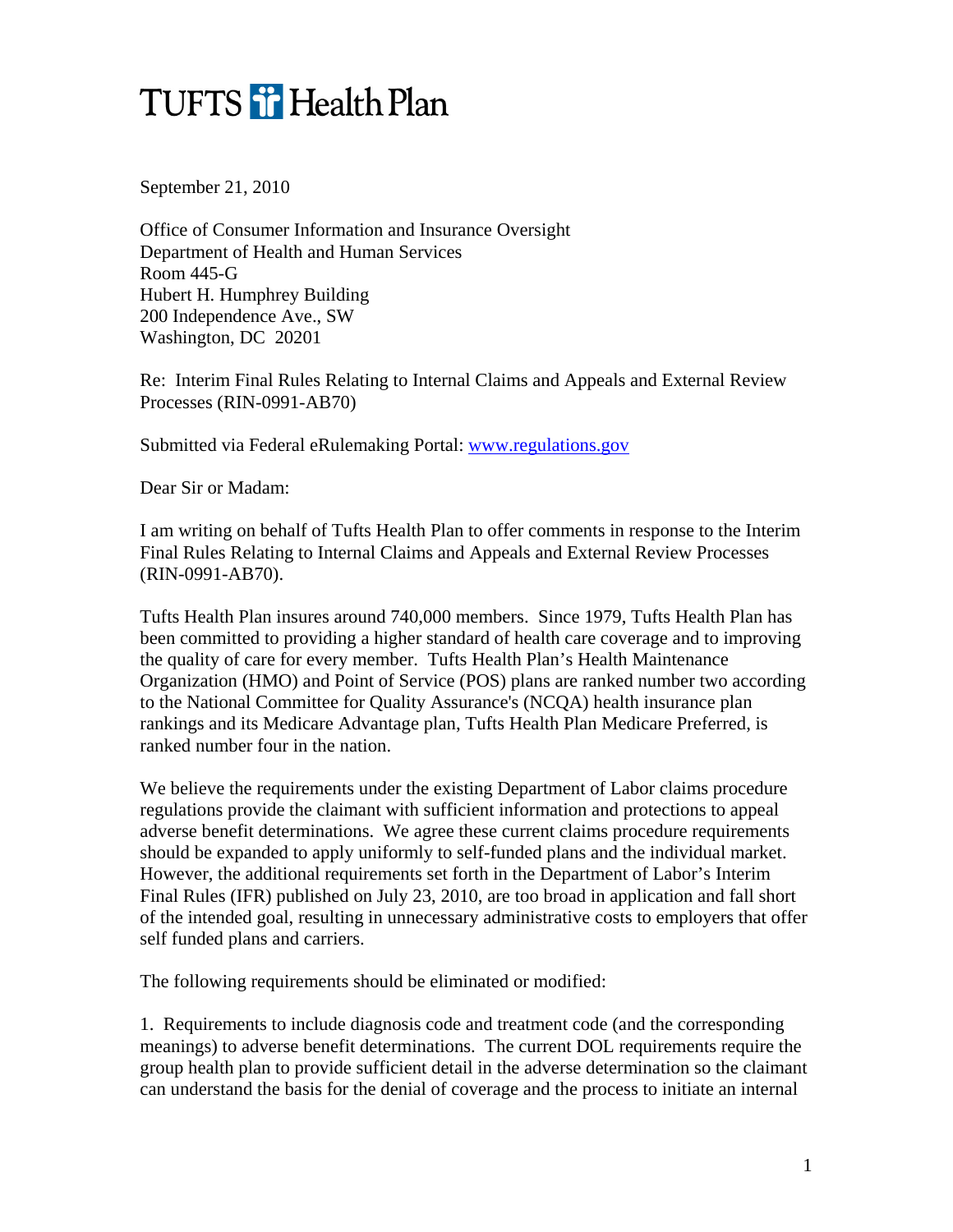appeal (i.e. reasons for the adverse determination, reference to the plan provisions/clinical criteria and a description of the plan's review procedure). The IFR requirement to include diagnosis code and treatment code (and the corresponding meanings) to adverse benefit determinations provides no additional relevant information to claimants. Claimants will be confused by the technical descriptions of the CPT and ICD codes. In addition, these new requirements will cause employers that offer group health plans and carriers to incur significant administrative costs making system changes to add these fields to EOBs, which in the end provide no useful information to the claimant.

2. Requirement to notify the claimant of urgent care determination within 24 hours of the request. Under current DOL claims procedure, group health plans must notify the claimant of an urgent care determination as soon as possible, taking into account the medical exigencies, but not later than 24 hours after receipt of the claim. The current DOL process requires a plan to respond within a shortened timeframe (in some instances this will be within 24 hours) when the medical circumstances warrant such a response. The IFR requirement prescribing a determination for urgent care claims within 24 hours in all circumstances is unnecessary and should be removed so that group health plans have the flexibility to respond within the 72 hour timeframe according to the medical exigencies of each request.

3. Notices in a culturally and linguistically appropriate manner. We support the DOL's goal to provide assistance to enrollees with limited English proficiency. We request that the DOL re-examine the threshold requirements set forth for group health plans. Group health plans and insurance issuers do not have the literacy information at the group level required to determine if the group meets the threshold requirements set forth in the IFR. We recommend that the DOL look to the process used by Medicare Advantage plans and develop threshold requirements based upon service area or state.

4. External Review Process.

- Scope of review. We support extending external review rights to enrollees of self-funded health plans and the individual market. We believe the IFR requirements go too far in expanding the scope of claims eligible for external review to include benefit denials that are not based on medical necessity. Many states, such as Massachusetts and Rhode Island, offer external review for adverse determinations based upon medical necessity. It is unclear why the federal review process is broader and different from the process followed by states. These benefit denials are based upon straight contract interpretation of the plan benefit and do not require the review of clinical information. There would be no legal basis to overturn the internal appeal decision at the external review level. We believe offering an external level of review for benefit denials that are not based upon medical necessity adds no value to the review process for the claimant.
- Modify implementation timeline. On August 23, 2010, the DOL issued Technical Release 2010-01, relating to interim procedures for self-insured plans with respect to the Federal external review process. The Technical release set forth an enforcement grace period for compliance with the federal external review process